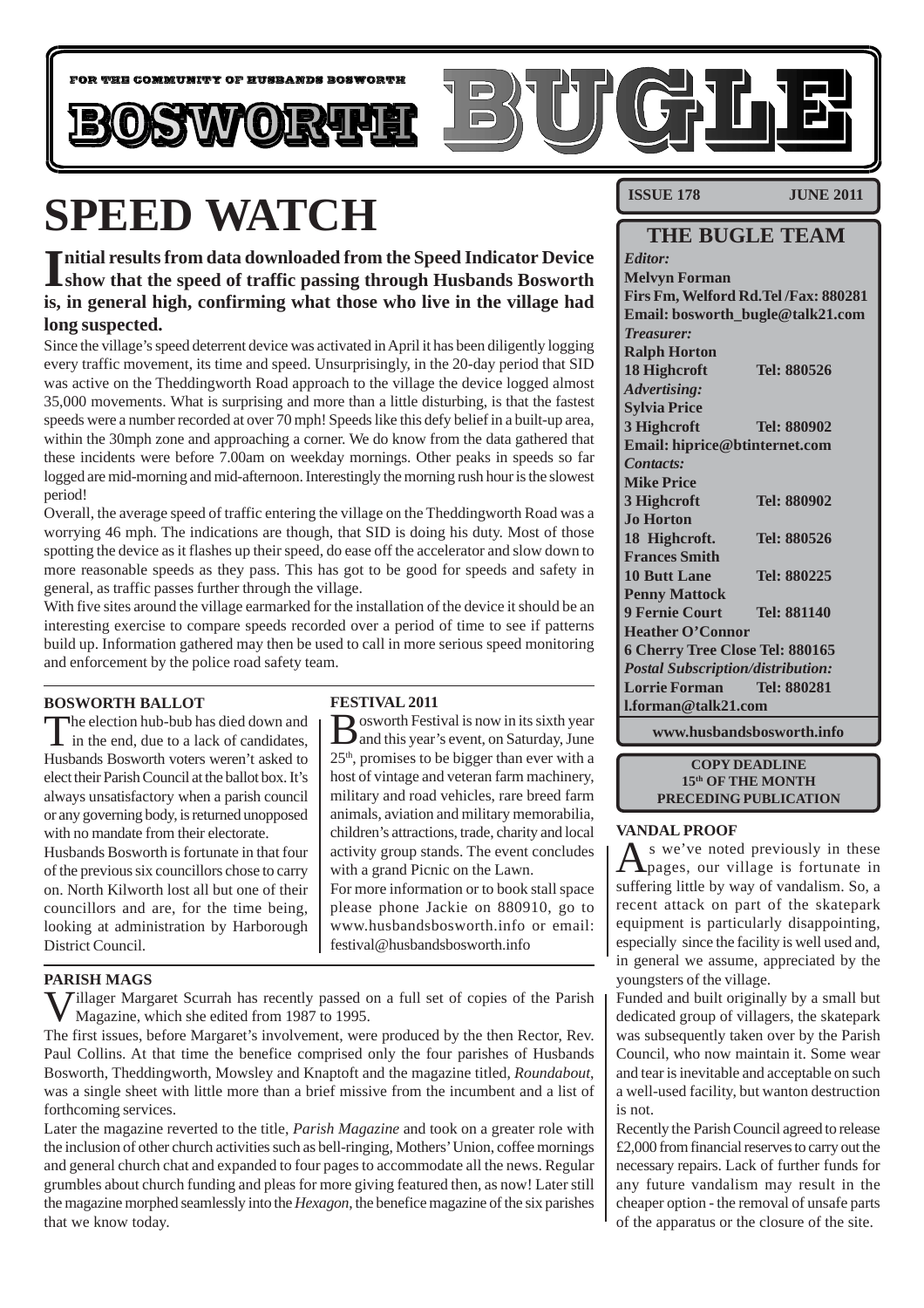### **POSTBAG**

#### *From Anon, Butt Lane*

In response to Anon, Hunters Close, (May *Bugle*). It is obvious from your letter that you have never lived in a village before. Children in Husbands Bosworth have always enjoyed the pleasure of being able to play in the streets. All the streets you mention are cul-de-sacs and as such traffic should not be racing around. I live in Butt Lane and although I do not have any young children now, I enjoy watching them play together and parents are very aware of them when they are out. When my children were young they played in the street and at that time the gravel pit entrance was off Butt Lane with pit lorries travelling up and down - we never had a problem then and we do not have a problem now. Children do use the park and with parental control, so where did you get the information from that parents are too lazy to take them there?

#### *From Mick Bromley, Ashacre Close*

It's disappointing that Anon felt unable to identify themselves. I'm sure many parents on the roads listed would like to discuss our laziness, our inability to recognise danger and what we are telling our children. I totally agree that our children should not be playing on the roads and do recognise the dangers - not only of the moving traffic, but also the parked cars. The roads listed are effectively all 'no through' roads and one of the major concerns should be the way traffic moves along these roads and consideration drivers give to children playing. There should be no reason why any vehicle should do anything but crawl along these roads.

I'm sure Anon would share the opinion that our children spend far too much time in front of TVs and computers and that we should encourage them to take advantage of living in a village environment. The park does offer good facilities, but the social and recreational benefits of children playing in the street, in and out of each others gardens, playing on bikes, scooters etc. are very important. This is one of the reasons we moved to the village, and so far we have had absolutely no regrets.

I will be more vigilant in future and try to instill as much road sense into my son as I can, but will continue to encourage him to take advantage of the relative safety of the pleasant village environment we are lucky enough to live in.

#### *From Nicola Anderson, Hunters Close*

In reply to Anon of Hunters Close *(Postbag, May 2011)*. I was firstly quite shocked, then angry and finally in a state of disbelief when I read your 'lecture'. 'A growing trend' to let children play on the road? Really? Do children not usually play out in the street; have they not done that for decades??? The decision to move my family to Hunters Close from a busy thoroughfare in Market Harborough was partly due to the appeal of a 'safe' street where my children would be able to play, in what I hoped was a safe, quiet, residential cul-de-sac. Hunters Close is not the M25 or Silverstone! Yes, I am aware of the play areas provided for children. I think they would crumble under the pressure if every child in the village was only allowed to play there. I am NOT a lazy parent and believe my children have a right to play on their own street with their friends without me constantly breathing down their necks. Does Anon really feel it appropriate to insinuate that children should only play in designated areas, which for those on Hunters Close are a fair walk away from home? Further, and more importantly; where is Anon's lecture for the irresponsible drivers who fail to slow down on entering these residential areas, where anyone with half a brain would anticipate that there will be people (not just children) to be avoided??!

#### **POLICE FILE**

**IF YOU HAVE INFORMATION ON ANY CRIMINAL ACTIVITY CALL MARKET HARBOROUGH POLICE on 0116 222 2222. Neighbourhood Watch Co-ordinator Marion Lewis 0116 2483871 NW Community Scheme No. 2123 Local Beat Team Sgt. 2908 Steve Bunn PC 500 Andy Smalley WPC 4640Vikki Barge PCSO 6569 Peter Willson PCSO 6636 Ray Wells PCSO 6573 Steve Adams Voicemail Service 0116 2485675 Rural & Countryside Liaison Officer PC 1010 Chris Hill CRIMESTOPPERS FREEPHONE 0800 555111**

### **WATCH WORD**

*THE NEIGHBOURHOOD WATCH SCHEME WITHIN HUSBANDS BOSWORTH*

We have recently been alerted to a scam which has been 'doing the rounds' recently. A NW member received a phone call from a company called 24/7 PC Care, who told her that she had a virus on her computer. Be aware that this is a scam. The caller wants to get access to your computer so that they can install viruses and then try to charge you for their removal.

HSBC Bank are warning customers about Boiler Room Scams where high pressure phone sales teams cold-call victims with enticing offers for 'sure fire' investments. Invariably these are worthless stock or even non-existent. DON'T BE POLITE - JUST HANG UP!

 $\blacksquare$ 

------------

Ē

**Northamptonshire Police urgently need to trace a silver 5-door Vauxhall Corsa hire-car registration BG60 PMO in connection with the murder of a family in Wooton, near Northampton at the end of April. It is believed that the car may have been used by the murder suspect to leave the scene of the crime and may have subsequently been abandoned locally. Do not approach the car or any occupants if seen, and call 999 immediately.**



Walton Grange, Bosworth Road Walton, Lutterworth, Leics LE17 5RW

### COMPLETE CAR CARE

Accident repair specialist Bodywork, dent, scratch and stone-chip repair Servicing, alloy refurbishment, welding MoT repair Valeting, full body polish Parking sensors, handling kits, etc. fitted Call Ben on 07710 024070 Based at Unit 2, Pebble Hall Farm between Husbands Bosworth and Theddingworth

. . . . . . . . . . .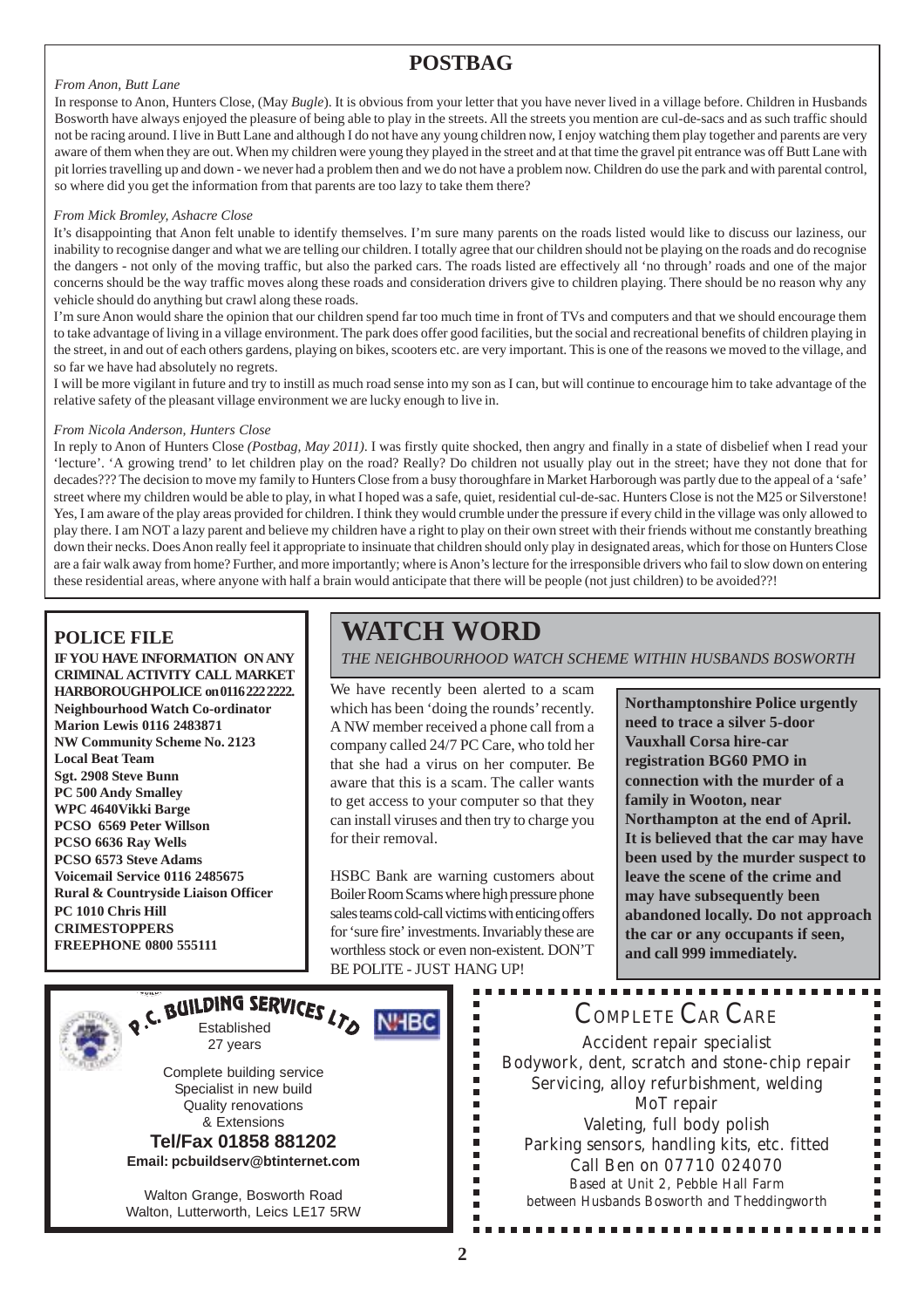### **BOSWORTH IN FOCUS**

*A ROUND-UP OF LOCAL NEWS*

#### **GREEN CREDENTIALS...**

The Leicestershire Food Waste Partnership is offering 'Green Cone' food waste digesters at discounted rates to residents living in the county. The digester can convert leftover fruit, vegetable and meat scraps into water, carbon dioxide and nutrients which are absorbed back into the soil. The 'Green Cone' costs £7.50, which includes free professional installation in your garden. Other composters such as wormeries and 'Green Johannas' are also available at discount prices.

To order a waste digester call 0800 0192061 or visit: www.greatgreensystems.com For more information on the units visit: www.leics.gov.uk/waste

#### **ELECTION RESULTS**

**District Council** Brian Smith (Con) 780 *Elected* Hilary Craig (Lab) 255 **Husbands Bosworth Parish Counci**l *Insufficient candidates - no election*

#### **LOCAL NEWS IN BRIEF**

A 2,000 year old silver bowl, found as part of the **Hallaton** Hoard of Iron Age and Roman coins, is being displayed at the Goldsmiths' Hall, London.

!Villagers in **Sibbertoft** are planning to commemorate a RAF bomber, which crashed during WW2, and the loss of the five Polish crewmen on board, at a special dedication service later in the year.

!Preparations are under way for **Market Harborough** Carnival, which will take place on Saturday, June 11<sup>th</sup>.

**Sibbertoft** is celebrating the centenary of the village's Reading Room with a historical pageant, on Saturday and Sunday June  $4<sup>th</sup>$  and  $5<sup>th</sup>$ , which will include a Boer War re-eactment.

! Gilbert & Sullivan's *Pirates of Penzance* opens at Kilworth House Open Air Theatre, **North Kilworth**, on Wednesday, June 8<sup>th</sup>.

#### **DOCTOR'S CALL**

*Message from Sarah Taylor, Practice Manager, Husbands Bosworth Surgery*

It is with deep regret that we announce that Dr. Judith Maxwell has decided not to return to her role at the Surgery. She will be missed by all of her staff and patients for her amiable and caring manner. We will be having a collection for her at both Husbands Bosworth and Welford Surgeries. During the next few months we will be looking to appoint a new Partner but in the meantime our regular locums will be helping us out. Dr. Delargy and I would like to thank all of our patients for their consideration, understanding and kindness during the last few months. It has been very much appreciated by all of the staff. May we wish you all a happy and healthy summer.

#### **QUARRY MEETING**

There will be a meeting of the Quarry Liaison Group on Wednesday, June 8<sup>th</sup>. Anyone with any concerns or comments about the operations at the Welford Road Quarry that they would like raised at this meeting please contact Brian Smith on 880225.

#### **SUPPORT FOR THE ELDERLY**

A mini-bus ride into the countryside brings so much enjoyment to those who are no longer mobile. Brook House Care Home in the village needs to replace its aging minibus. To support their appeal the Friends of Brook House are hosting an 'Open Garden Event' at the home of David and Ros Dunmore, 14 Mowsley Road on Saturday and Sunday, June  $18<sup>th</sup>-19<sup>th</sup>$ , from 2.00pm to 5.00pm. Refreshments will be available on both days.

#### *BUGLE* **CRACKER**

A woman went to her doctor with burns on both ears. She explained, "I was ironing and the phone rang. Instead of picking up the phone I accidentally picked up the iron and put it to my ear."

"Oh, dear. What happened to the other ear?" "The caller called back..."

#### **RURAL GRANTS**

Although local authority grants have all but dried up with the fiscal squeeze that we are enduring, some specialist grant opportunities for the support and promotion of rural enterprises are still available.

The Leicestershire Rural Partnership administers the Inspire Grant scheme, which may provide support for farmers, landowners and land-based businesses, including equestrian activities, accommodation providers and rural retail units.

Inspire grants focus on providing visual improvement to premises, increases in workspace or retail space, activities that encourage the visitor and tourist economy and the conversion of redundant rural buildings. For further information visit: www.oakleaves.org.uk/inspire, e-mail: ruralgrants@leics.gov.uk or call 0116 305 7034.

#### **RELAXING FOR A GOOD CAUSE**

Do you seem to have endless 'to do' lists floating around in your head? Are you finding it difficult to relax and sleep? Easily distracted? Want

to be able to concentrate and improve performance? Learn to meditate!



A new meditation and relaxation class is starting in North Kilworth Village Hall. The class will be once a month, the last Sunday, at 7.00pm for 1 hour at a minimum donation of £3. All profits go to MacMillan Cancer Support. Don't worry if you can't sit crosslegged or get down on the floor... we have some chairs! Everyone is welcome. Simply bring an open mind, some warm clothes and a blanket or cushion to sit on. If you want to find out more about what goes on in a meditation class give Sue a call on 01858 881798 or e-mail sue.yoga@btinternet.com First class is Sunday, June 26<sup>th</sup> at 7.00pm.



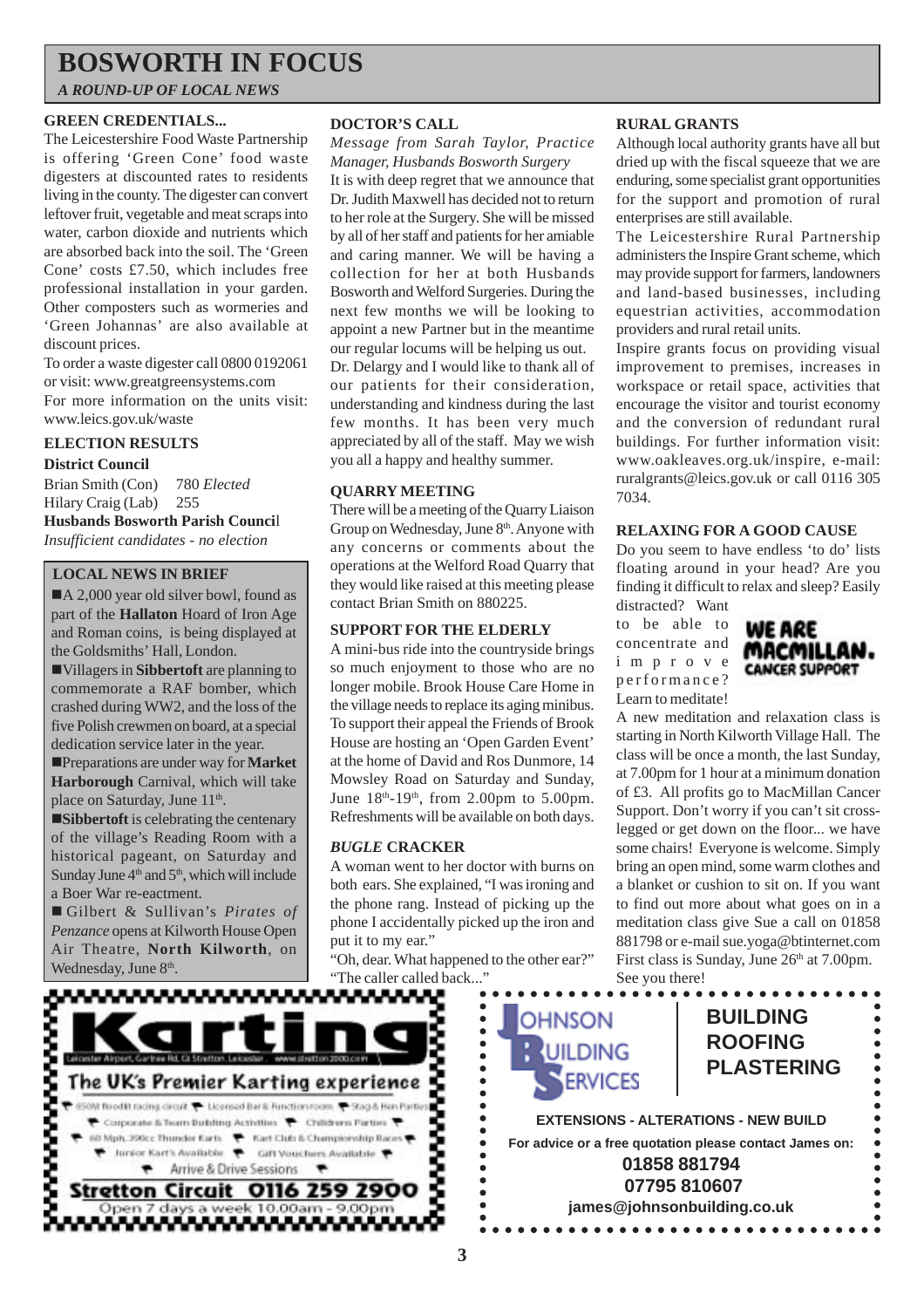### **SCHOOL REPORT** *HUSBANDS BOSWORTH C. of E. PRIMARY SCHOOL Head Teacher Matthew Bown*

This year marks the  $200<sup>th</sup>$  anniversary of the National Society, which was founded in 1811 with a vision to educate the largest possible number of young people from all backgrounds based on the Christian Gospel as understood by the Church of England. To mark our celebrations in the Leicester Diocese a special carving has been commissioned and this will be travelling around from Church School to Church School within the diocese during the year. The carving arrives at Husbands Bosworth School on Wednesday, June 29<sup>th</sup> and the children and staff of Husbands Bosworth School would like to invite everybody in our village to come and join in the celebration. A special service led by Rev. Andy Rhoades and the children of Husbands Bosworth School will be held on the School Playing Field at 10.30am. If wet the service will move to All Saints Church, Husbands Bosworth. After the service there will be an opportunity to have a look around the school.

#### **FOBS NEWS**

**Bunting** We are making new bunting to use at our fund-raising events and would like to make something that has meaning for the school and the village. The children at the school are busy making their own individually designed flags and we would like to invite other village groups and individuals to make a personalised flag to add to the bunting line. If you would like to contribute, look out for the leaflet with instructions on how to take part. Please help us make something special!

#### **FOBS 100 CLUB**

| <b>May draw winners</b> |                      |     |  |
|-------------------------|----------------------|-----|--|
| No.80                   | Michelle Bennett     | £25 |  |
| No.18                   | <b>Bob Carstairs</b> | £15 |  |

**Knockout** Entry forms are out now for the *'It's A Knockout'* competition at the FOBS School Summer Fête on Saturday, July 9th. Teams of 4 people, including at least one primary school age child. The competition will consist of five fun-packed team events, with a grand finale. There will be bonus points for the best dressed team! There is a maximum of 20 teams so get your entries in early or you will miss out on the fun! If you would like to take part, please fill in the entry form and return to Marc Rowley, 5 Cherry Tree Close by the end of June.

**Safari Supper** This will be on *Saturday, September 3rd*. (Apologies, we gave the wrong date in last month's *Bugle*) Tickets are now on sale. Call Julie Dean on 881457.

#### **ACTIVITY GROUPS 2011**

**All Saints Parochial Church Council** Contact: Brian Smith 880225 **Art Workshop** Contact: Ann Saxton 880971 **Badminton Club** Contact: Lorrie Forman 880281 **Beaver Scout Troop** Contact: Andrew Lambert 880922 **Bosworth Belles** Contact: Linda Lawton 880503 **Conservative Association** Contact: Robert Maxwell 880361 **Craft Group** Contact: Gail Wilmot 880413 **Handbell Ringers** Contact: David Staples 880668 **Honeypot Tots Group** Contact : Wendy Cochrane 880920 **Historical Society** Contact: Heather O'Connor 880165 **Husbands Bosworth Rainbows Group** Contact: 881757 or 881442 **1st Kilworth Scouts/Beaver unit** Contact: Andrew Lambert 880922 **Lutterworth African Drumming Group** Contact: Ralph Horton 880526 **Playing Field Committee** Contact: Jennifer Rogers 880401 **Royal British Legion** Contact: Robert Maxwell 880361 **Short Mat Bowls** Contact: Frank Thorp 880003 **Tennis Club** Contact: Jennifer Rogers 880401 **Tower Bell Ringers** Contact: Geoff Armitage 880066 **Welford Bridge Club** Contact: Kate Hancock 880205

#### **BYGONE BOSWORTH**

*The Historical Society's Periodical Journal*

Where were the village's festivities for William and Kate's nuptuals? When Husbands Bosworth celebrated the Queen's Silver Jubilee in 1977 things were very different! The village set to with gusto at a meeting to form a committee on February 1st at which it was proposed that a festival bank account be opened. Donations were already rolling in and it was agreed that all children under 11 years of age and living in the parish should receive a souvenir of the event. In all 173 children were identified. Suggested fund-raising events to cover costs included a comic football match, a barn dance in the Hanger at Bosworth Hall, a Youth Club disco, an Easter Fair, a series of coffee mornings and the WI offered to stage a revue in the Village Hall.

The programme of events for Jubilee Day, Monday, June 6<sup>th</sup> 1977, would commence with a United Service on the Village Green. At 1.30pm a Fancy Dress Parade, organised by the Football Club, would meet at Church Street and proceed to the Sports Field for judging and the presentation of prizes. In the afternoon the Youth Club would organise activities on the Sports Field. Later there would be a Children's Tea Party on the school playground at which the souvenirs would be presented. A Social Evening in the Village Hall would conclude events. After much discussion it was agreed to give each child under 11 years of age a souvenir mug and, in addition, all children attending the village school would be given a Jubilee Crown.

At a later meeting it was heard that the Education Authority proposed to charge £2.50 for allowing the Children's Tea Party to be held on the school playground so it was decided to move this event to the Sports Field! The souvenir mugs cost 33p each and 1½ gross (216) were ordered along with 100 crowns at 35p each including plastic wallets; any surplus would be sold. At the committee meeting in March it was proposed that a printed programme of the day's events be produced and it was decided that there should be a bonfire on the Sports Field in conjunction with others to be lit across the country. Mr. J. R. Desborough, as the oldest village resident, would be asked to light the bonfire and it was hoped that the Ladies Rounders Team would squeeze in a match before the fire was lit!

П

#### -----------------**PETFRIENDS** *Pet & Home Care*

PetFriends provides clients' dogs, cats and other pets the loving care that they need while you are away, right in your own home! Your pets will stay

in their own secure, familiar environment and follow their customary routine and diet. **A local veterinary nurse will look after your pets and home while you are away.** Pets fed, watered and excercised. Medication administered, plants watered. Fully insured - references available

**For more information please contact Natasha Blunt VN 01858 880183 07739 467284**

TO ADVERTISE HERE COSTS JUST £10 PER MONTH THE *BUGLE* IS DELIVERED FREE TO EVERY HOUSEHOLD IN THE PARISH AND REACHES PLACES OTHER PUBLICATIONS CAN'T REACH! Call Sylvia on 880902 or email: hiprice@btinternet.com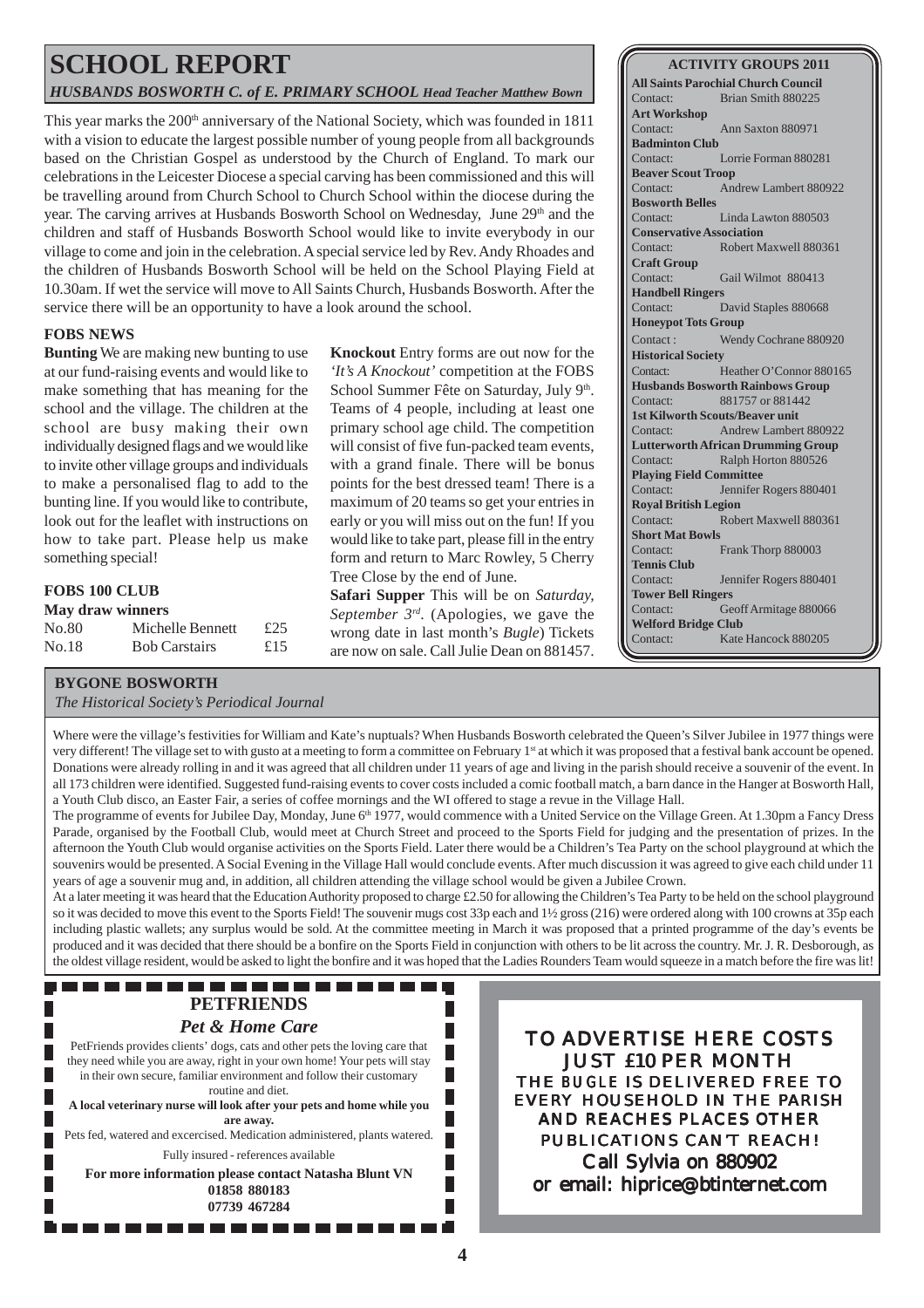**Armitage Bed & Breakfast** Contact: Janet Armitage 880066 **GD Armitage Clock & Belfry Work** New installation, maintenance & repair Contact: Geoff Armitage 880066 **Frank Begley Plumbing & Heating** Plumbing & heating engineer. Contact: Frank Begley 880541 **Gordon Begley** Building & roofing contractor. Contact: Gordon Begley 880028 **Peter Begley** Building contractors, flat roofing Contact: Peter Begley 880517 **Gary Bennett** Painter & decorator Contact: Gary Bennett 880285 **Croft Farm Bed & Breakfast** AA 4\*\*\*\* accommodation Contact: Jane Smith 880679 **Rob Dargue Carpentry & Building** General carpentry & woodwork Contact: 07834 872205 or 880803 **Honeypot Lane Bed & Breakfast** Contact: Carolyn Goffe 880836 **Mike Price Heating Engineer** Oil-fired boiler servicing & repair Contact: Mike Price 880902 **Paul Bolton School of Motoring** Expert driving instruction Contact: Paul Bolton 880115 **Totally Trees Ltd.** Tree surgery and stump grinding Contact: Jacqui Mitchell 01455 554182 **Wharf House Kennels** Kennel and cattery services Contact: Kim McGuigan 880905 **Woodpecker Tree Surgery** All aspects of tree surgery undertaken Contact: Chris Wright 880183



#### **TENNIS CLUB**

For information about the Tennis Club and use of the Kilworth Road Courts please call Mike Pennington on 880455.

### TRADE DIRECTORY 2011 **ACTIVITY GROUPS**

#### **HISTORICAL SOCIETY**

The last indoor meeting of the Historical Society's season was a film show of old Bosworth films from the Society's Archive Collection. The films were made in the 1960s and in addition to showing a selection of the village's characters in their natural surroundings, also showed glimpses of the village itself.

Footage of the demolition of the thatched cottages on the corner of Bell Lane and High Street, where Cheney Court now stands, was titled "300 years of Bosworth History comes to an End". A short clip of a couple of youngsters undertaking a canoe trip from Kilworth Wharf was of particular interest as it showed the overgrown and derelict state of the wharf at that time.

A unique trip along the LNWR railway line through the parish briefly brought back to life a lost part of local scene.

\*\*\*\*\*\*\*\*\*\*\*\*\*

The Society's summer programme includes a day-trip to Cambridge on Saturday, June  $11<sup>th</sup>$ . The cost of the coach travel will be £12 per person. Places must be booked as soon as possible. This trip is open to non-members and friends. Contact Heather on 880165. The Annual Garden Party will be on Sunday, July 3rd at the home of Isobel Pepperill, Vine House, High Street at 6.00pm.

#### **TOTS TIME**

Honeypot Tots is an informal and friendly playgroup for mums, dads, childminders or other carers with babies and pre-school children. The group meets in the Church Hall on Mondays from 1.00pm to 3.00pm during term time. The group isn't connected to the pre-school and is a non-profit making group run by the parents. The group offers new activities each week as well as toys, books, ride-ons and refreshments. Call in for a cup of tea and a chat with other parents and carers!

For more information contact Wendy 880920 or Ceri 881689.

#### **BADMINTON CLUB**

The Badminton Club season has now ended. For information about the club's activities and the winter season 2011-2012 please contact Lorrie Forman on 880281.

#### **VILLAGE LUNCH**

The next Village Lunch will be on Wednesday, June 29<sup>th</sup> at Kilworth Springs Golf Club.

Diners are asked to meet in the bar at 12.30pm. The cost of the two-course meal is £7.50 per person, to include coffee and mints. The lunch is an ideal place for those new to the village, retired or living alone to catch up with local gossip in a relaxed atmosphere.

For more information or to book your place please call Janice on 880668.

#### **CRAFT GROUP**

The Craft Group meets on the second Wednesday of each month in the Committee Room of the Village Hall at 7.30pm. Anyone with a reasonably portable craft or art is invited to join like-minded villagers, away from the distractions of home. Meetings are informal and a charge of £2 is made to cover hall fees and a cuppa.



Choose from: Haddock, Cod & Plaice All cooked in a Crispy Beer Batter, with Chips, Mushy or Garden Peas Cod £8.15 (£7.15 Take Away) Haddock £8.15 ( $£7.15$  T ake Away) Plaice£8.25 (£7.25 Take Away)

Children's Menu from £3.45 (£3.15 Take Away) 01858 575 082 www.kilworthsprings.co.uk



### **RAVEN FRAMING**

*Do you have a painting, certificate, drawing or similar that you would like mounting and framing? Choice of frame mouldings and mountboards available, or 'specials' can be ordered. Call Nick Raven on 880824 for a quote.*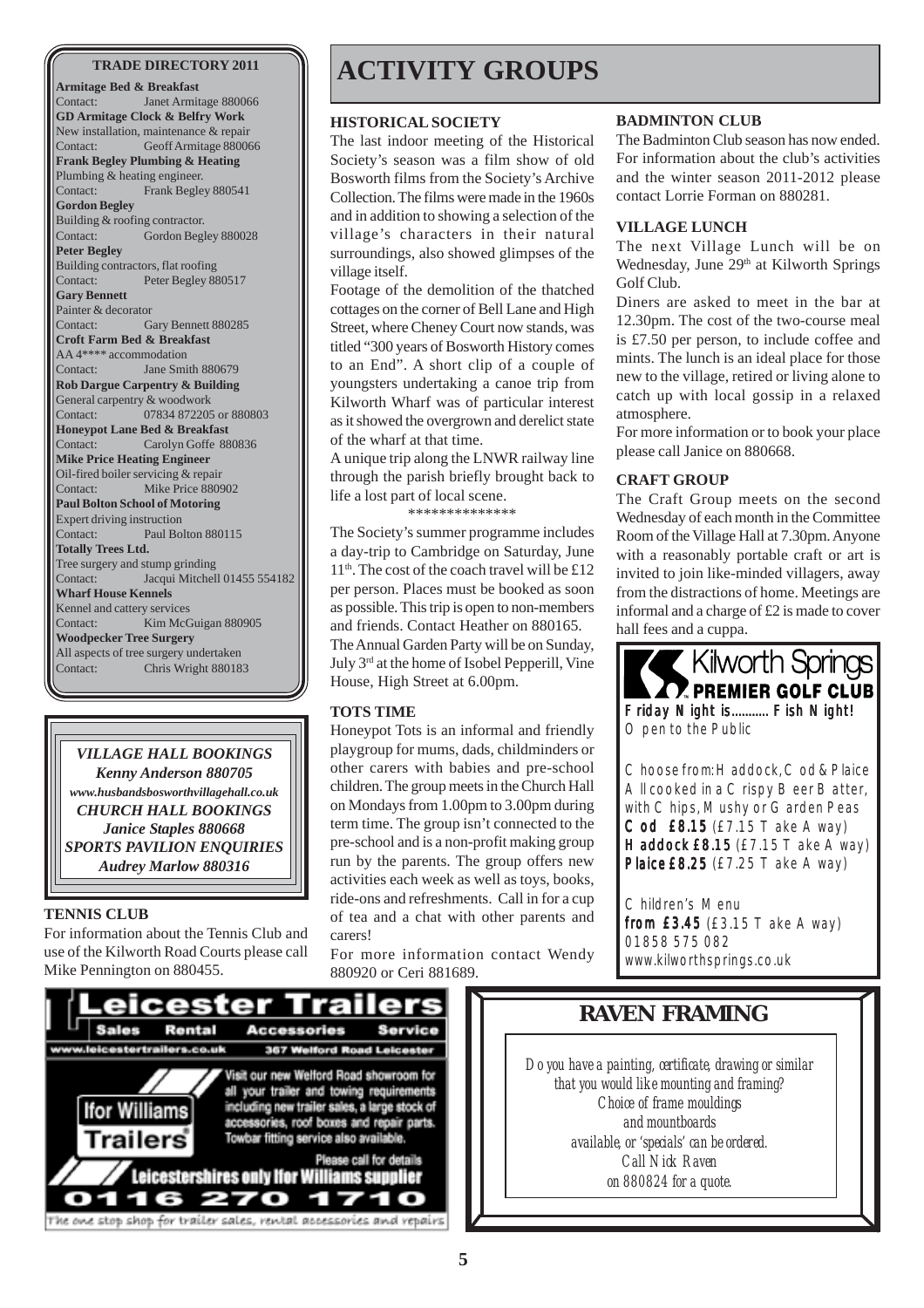## **PARISH COUNCIL NEWS** LOCAL OFFICERS

#### **Report of the Parish Council Annual General Meeting held on Tuesday, May 11th 2011.** *The Parish Clerk took the chair.*

Declarations of Acceptance of Office were signed. Councillors accepting office were: Bill Fletcher, Melvyn Forman, Sue Fisher and Stuart Brain. *Heather O'Connor had sought nomination but was not available for this meeting and would be asked to sign the Acceptance later.*

Nominations for the post of Chairman were called. Bill Fletcher was nominated and duly elected. Mr. Fletcher took the chair.

Nominations were taken for the post of Vice Chairman. Mr. Forman was nominated and elected. Council representatives to the Playing Field Committee were sought. Bill Fletcher, Melvyn Forman and Stuart Brain agreed and were elected.

Representatives to stand on the Charities Committee were sought. Sue Fisher agreed. *Heather O'Connor being the present Council representative would be asked to continue.*

Heather O'Connor and Melvyn Forman were elected as Council representatives to the Quarry Liaison **Committee.** 

Members discussed whether a Council representative should be appointed, as a local authority member, to serve on the School Governors' Board. Clerk to consult with the governors on this point.

*The Cahirman welcomed Stuart Brain onto the Council. There being no further business the Chairman declared the meeting closed.* \*\*\*\*\*\*\*\*\*\*\*\*\*\*

#### Report of the Parish Council Meeting held on Tuesday, May 11<sup>th</sup> following the AGM.

*Four Councillors and 1 member of the public were present.*

#### **Visitors' Questions**

A query was raised concerning the signs that had been erected on the Green for several weeks notifying motorists that the A14 was closed. Apparently these had been left in error after a series of overnight roadworks at the Welford junction in February. They had eventually been removed but the meeting heard that new roadworks were scheduled during the current week and new signs had been erected. Assurances had been given that the new signs would be removed immediately after the work was done.

#### **Matter arising from the Minutes of the Previous Meeting**

Council was informed that planning permission was not needed for the carpark signs on the wall of the Village Hall.

#### **Cemetery**

Clerk was asked to contact the mowing contractors and ask that the pathways in the cemetery be sprayed before the weeds got too long. **Playing Field**

Significant vandal damage had recently occurred to part of the skatepark equipment. A provisional estimate of the cost of repairs, including some work due to normal wear and tear, was £2,000. It was agreed that the work should be carried out and paid from reserves.

#### **Allotments**

It was noted that the skip provided over the Spring Bank Holiday period had been well used by allotment holders.

Clerk informed Council that all plots were now let. Members discussed the layout of plots where direct access to the trackways was no longer possible. Realignment of plots in the past, due to previously unworkable areas, had resulted in some anomalies in the layout.

#### **Traffic Issues**

Council noted that the Speed Indicator Device was active and seemed to be working well. It was agreed to purchase three extra brackets so that all five stations around the village had permanent brackets enabling the device to be moved more easily. Initial results from data collected indicated that speeds generally were well over the 30mph limit.

#### **Neighbourhood Watch**

Members queried the new scheme for transmitting information. It was agreed that the system was too complicated and difficult to access locally relevant information.

#### **Any other business**

Members discussed the options for co-opting a new member onto the Parish Council to bring Council up to full strength. It was agreed to publicise the vacancy.

Clerk was asked to thank retiring Councillors, Geoff Armitage and Tricia Day, on behalf of the Council and village, for their valuable contribution to the Parish Council, especially in planning matters, during their terms in office.

FUTURERERERERERE<br>F. DIANE E. HALL *The next meeting of the Parish Council would be on Tuesday, June 21st at 7.30pm in the Committee Room of the Village Hall. Council members will meet at the allotments site at 6.45pm.*

П F.

П

П



#### **Husbands Bosworth Parish Council: Councillors**

William Fletcher 880910(Chair) Melvyn Forman 880281 Heather O'Connor 880165<br>Susan Fisher 880026 Susan Fisher Stuart Brain 881615

#### **Parish Clerk**

Jackie Fletcher, 13 School Lane, H.B. LE17 6JU Tel: 880910

#### **District Councillor**

Brian Smith 10 Butt Lane, H.B. LE17 6LN Tel: 880021 E-mail: b.smith@harborough.gov.uk

#### **County Councillor**

Graham Hart Lilac Cottage Willoughby Waterleys Leicester LE8 6UF Tel: 01162 478600 E-mail: graham.hart@leics.gov.uk

Beauty Therapist CIBTAC ITEC CIDESCO qualified

*Summer Special Offer* - ends 31st August 1/2 leg wax, lash tint & pedicure £30 NEW Gel Nails & Fake Bake Tanning Stockist of Susan Molyneux products Brochures and Gift Vouchers available

Tel: 01858 880567 or 07732 571714

. . . . . . . . . . . . .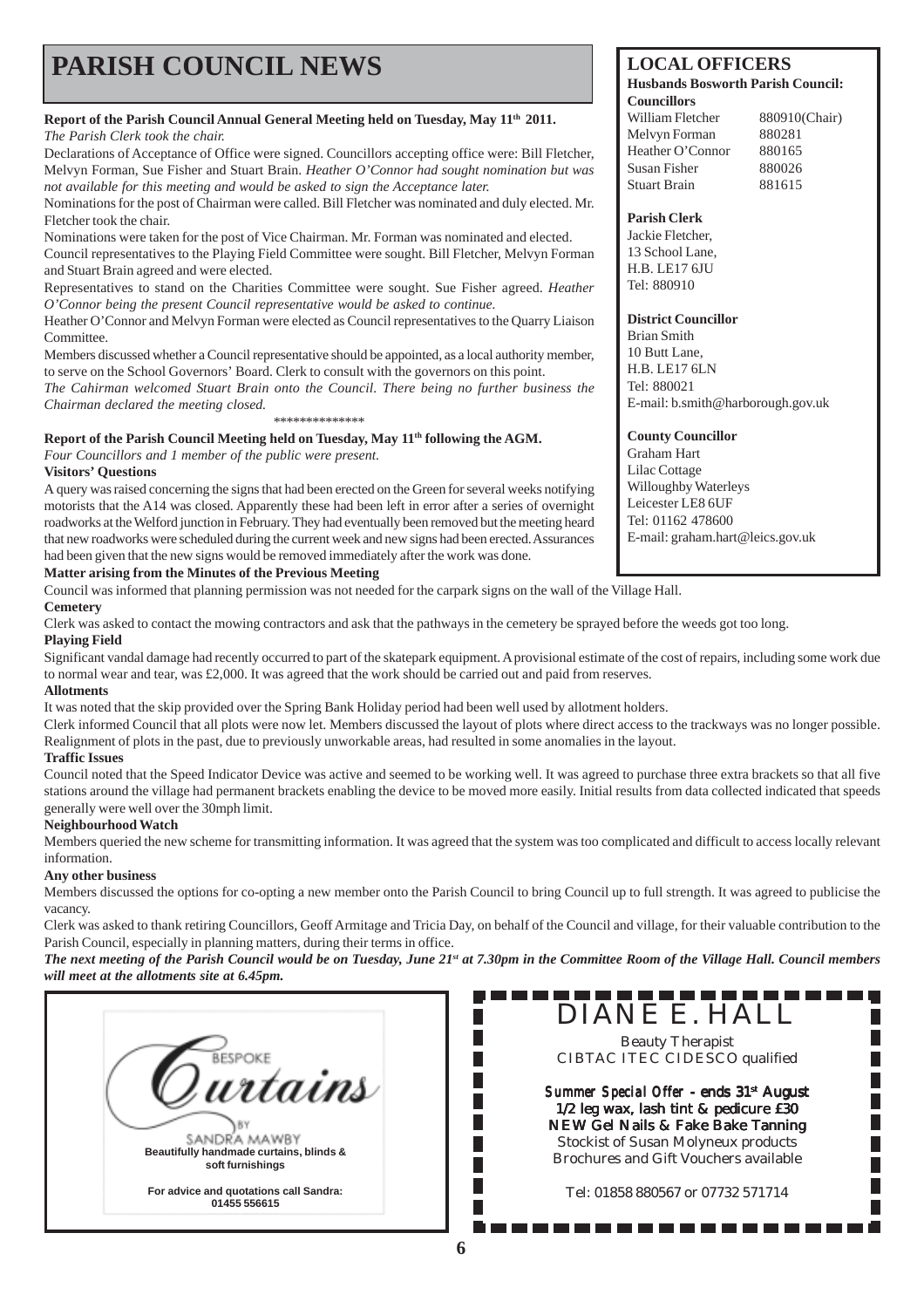### **CHURCH NEWS**

*All Saints Parish Church, Methodist Chapel & St. Mary's Roman Catholic Church*

#### **ALL SAINTS CHURCH**

Celebrate the Birthday of the Church on Sunday, June  $12<sup>th</sup>$ . All are welcome to an informal service of celebration for children and adults at 11.00am at All Saints Church, Husbands Bosworth. Activities, worship and refreshments.

#### **PLANT STAND...**

Lorrie Forman will again be having her famous plant stall, in aid of All Saints Church funds, at Bosworth Festival on Saturday, June 25<sup>th</sup>. If anyone is potting up or splitting plants, or has any seedlings or plants that they would like to donate to a good cause please call Lorrie on 880281. Please bring them along to The Firs Farm, Welford Road before the event or bring them to the Park on Festival day. To arrange collection please call Lorrie.

Any help to prepare plants for sale or help in manning the stand on the day would be greatly appreciated.

#### **KNAPTOFT SERVICES**

All are invited to the open air service in the beautiful grounds and countryside of Knaptoft Church Ruins. Our services this year start on Sunday, June 19th at 3.00pm and then on every third Sunday of the month at 3.00pm right up to September. Fleckney Silver Band will provide the musical accompaniment to our hymns. Our speaker for the June service will be Mairi Mowbray, Lay Reader in the Upper Soar Benefice, who makes a welcome return to Knaptoft.



### NORTH KILWORTH WHARF BOAT SERVICES

Station Road, North Kilworth Lutterworth LE17 6JB *Stockists of Calorgas, household fuels & red diesel, local delivery Dayboat hire* Call John & Jane Pugh Tel: 01858 881723 Mobile: 07967 087290

#### **METHODIST CHURCH NEWS**

The Methodist Church Strawberry Teas will be held in the garden of Gordon and Jackie Herbert, 10 Highcroft, Husbands Bosworth on Saturday June 18<sup>th</sup> from 2.30pm to 4.00pm.

Come along and enjoy an afternoon in their garden which has lovely views over the Laughton Hills and surrounding countryside.

#### **ASCENSION DAY CELEBRATIONS**

There will be an Ascension Day service on Thursday, June 2nd at 7.30pm at St. Peter's Church, Arnesby. Everyone is welcome to this special service of Holy Communion for Ascension Day, shared with other churches in South Leicestershire and followed by fireworks.

#### **AWARDS SERVICE**

Parents and carers of children at Husbands Bosworth Primary School and the All Saints congregation are invited to the School Awards service which will be held at All Saints Church on Wednesday, June 15<sup>th</sup> at 2.30pm. The service will be a time of worship for the children and for adults, followed by the presentation of awards.

#### **ALL SAINTS FLOWER ROTA June:**

*Janice Staples* Call Heather O'Connor on 880165 if you would like to join the Flower Rota. \*\*\*\*\*\*\*

Heather would like to take this opportunity to thank everyone who put flowers in Church for Easter.

#### **METHODIST CHURCH Coffee Morning**

Wednesday, June 15<sup>th</sup> 10.00am-12.00noon. at the home of John & Margaret Scurrah, 25 High Street Visitors always welcome.

### **CHURCH SERVICES {**

#### **Hexagon Benefice**

- **5 8.00am Communion Mowsley 9.30am Family Communion HB 9.30am Family Service Shearsby 11.00am Communion Thed. 11.00am Family Service B'thorpe 6.00pm Communion Arnesby**
- **12 9.30am Communion Shearsby 9.30am Family Service Arnesby 11.00am Family Service HB 4.00pm Family Service B'thorpe 6.00pm Evening Service Mowsley**
- **19 11.00am Benefice Service Husbands Bosworth**
- **26 8.00am Holy Communion HB 9.30am Communion B'thorpe 9.30am Family Service Shearsby 11.00am Communion Arnesby 6.00pm Evening Service Mowsley** *A short Communion service is held every Wednesday at 9.15am at All Saints HB.*

**Churchwardens:**

**Brian Smith 880021 Lorrie Forman 880281 Curate: Rev. Andrew Rhoades 460150**

#### **Methodist Church**

- **5 Rev Trevor Thomas**
- **12 Mrs Kathy Morrison**
- **19 Rev. B Kennard (Communion)**
- **26 Circuit Service Kibworth**
- **Contacts:** *Services every Sunday 6.30pm. All Welcome*

**Rev. Brian Kennard 462889 Senior Church Steward: Mr. A Lloyd Jones 880343**

### **St Mary's Roman Catholic Church**

*Services every Sunday 8.30am.*

**Contact:**

**Robert Constable-Maxwell 880361 Father Owen O'Neil 462359**

## **BOSWORTH GARAGE**

**Vehicle servicing and MoTs Collection & delivery available Personal attention Call Chris on 01858 880580 or 07811 625027**